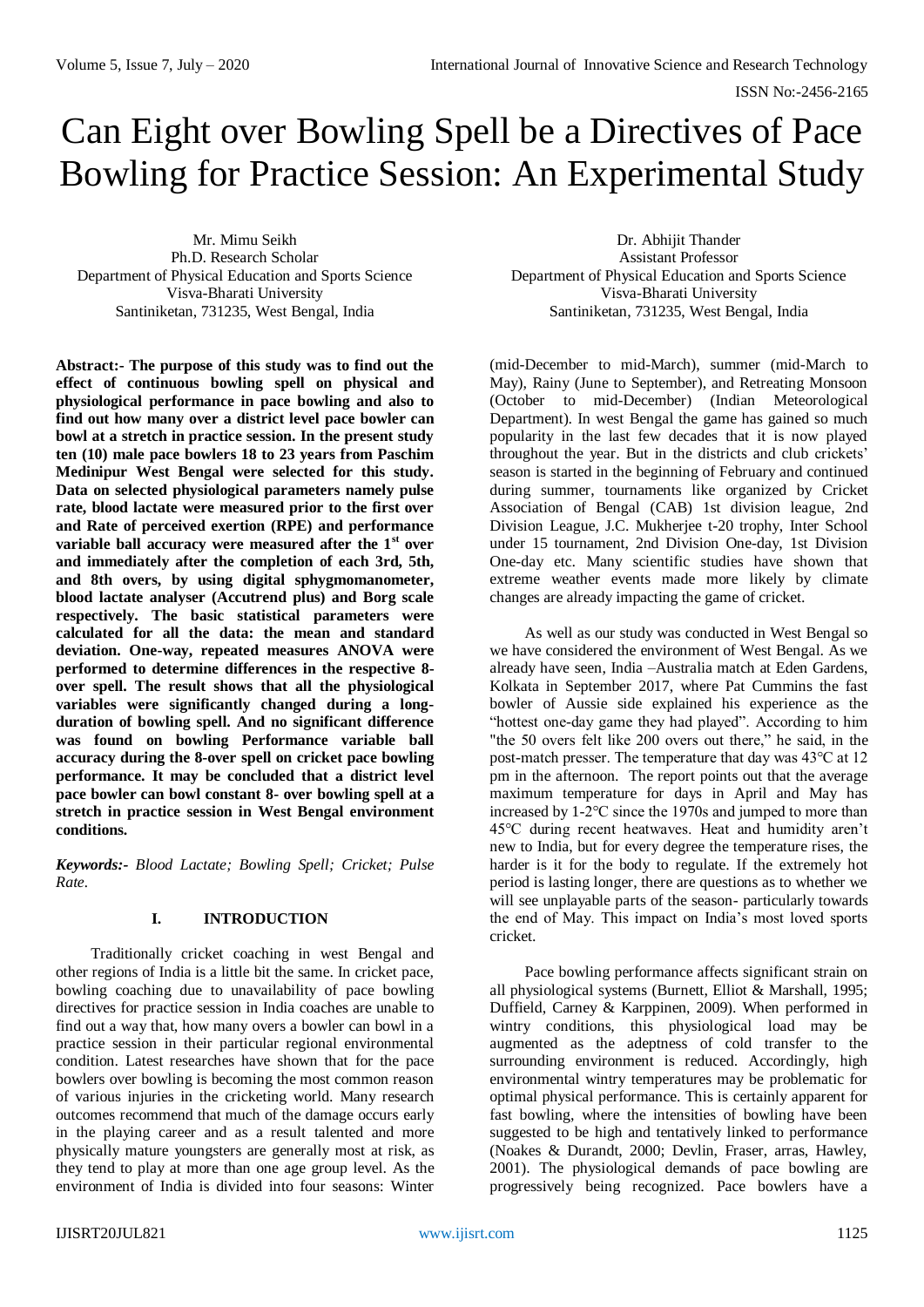significant role in a cricket team and there is a growing form of scientific literature that has reviewed this role over the last decade.

However, there is a lack of scientific literature on pace bowling performance and the directives of pace bowling in Indian environmental condition in a practice session. The present study detailing the physical and physiological effect of continuous bowling spell in performance of pace bowler and also to find out how many over a district-level pace bowler can bowl at a stretch in a practice session this directive will raise consciousness among the coaches and managers to nurture and protect the young budding pace bowlers.

# **II. METHODOLOGY**

## *Sample*

Ten male pace bowlers 18 to 23 years from Paschim Medinipur West Bengal were selected for this study. At the time of testing all the subjects were bowled without being restricted by injury and all are "match fit".

# *Pre-Testing*

Prior to the beginning of the experimental protocol subjects standing heights and weights were measured by using stadiometer, weighing machine.

The selected physiological variables namely pulse rate, blood lactate was measured prior to the first over and Rate of perceived exertion (RPE) and performance variable ball accuracy were measured after the first over.

# *Experimental Protocol*

For the purpose of the experimental protocol after a standardized warm-up, each bowler was bowl 8 overs (sixball) in a cricket net where two bowlers bowl their six-ball overs like a match situation.

At the completion of each over, one subject would alternately rest and complete fielding drills while the other

subject would bowl their over. This alternative process continued until 8 overs will be completed by each subject. The overs were bowled at an average rate of 15 overs per hour, which represent the typical inter University tournament matches conditions.

# *Data Collection*

Data was collected at 30º to 35ºC temperature (Humidity 84%) prior to commencement of 1st over and immediately after the completion of each 3rd, 5th, and 8th overs the pulse rate, blood lactate, RPE (Rate of Perceived Exertion), were recorded by using digital sphygmomanometer, blood lactate analyser (Accutrend plus) and Borg scale respectively.

Subjects were instructed to replicate the intensity and accuracy of match bowling during the testing session. During the 8-over spell (48 balls), each ball was monitored for accuracy. Ball accuracy was measured with a zonal scoring test.

# *Data Analysis*

Data analysis was performed by using the SPSS, version-21. The basic statistical parameters were calculated for all the data: the mean and standard deviation. One-way, repeated measures ANOVA were performed to determine differences in the respective 8-over spell. The level of significance was fixed at 0.05.

Whenever, one-way ANOVA with repeated measures 'F' ratio interaction values are found significant, the post hoc test was used to determine which of the paired mean had significant differences. In all the cases the level of significance was fixed at 0.05.

# **III. RESULTS**

Mean and standard deviation of General and anthropometric characteristics of the subjects are tabulated and presented in the table 1.

| Sl. No | <b>Parameters</b> | $Mean \pm SD$<br>$(N=10)$ |
|--------|-------------------|---------------------------|
|        | Age $(Yrs.)$      | $18.3 \pm 0.48$           |
|        | Height (CM)       | $172.4 \pm 4.83$          |
|        | Weight (KG)       | $64.1 \pm 9.75$           |
|        | BMI               | $21.53 \pm 2.75$          |

Table 1:- Descriptive statistical parameters of General and anthropometric Characteristics of the subjects

Mean and standard deviation of selected parameters and Analysis of variance of the subjects in respect of 8-over spell are tabulated and presented in the table 2.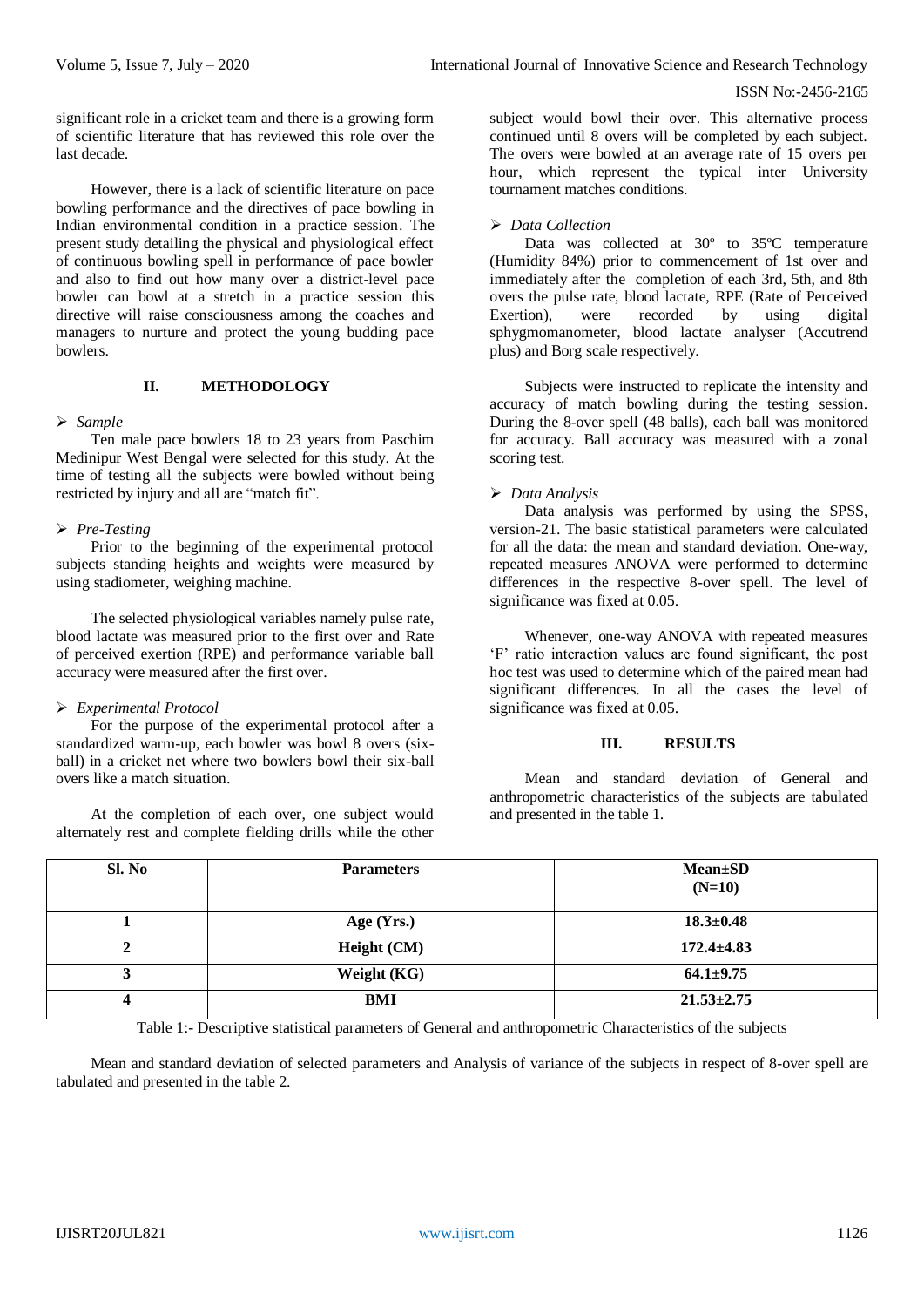| <b>Parameters</b>                            | Pre<br>$Mean \pm SD$ | $3rd$ Over<br>$Mean \pm SD$ | $5th$ Over<br>$Mean \pm SD$ | 8 <sup>th</sup> Over<br>$Mean \pm SD$ | <b>F-Ratio</b>      |
|----------------------------------------------|----------------------|-----------------------------|-----------------------------|---------------------------------------|---------------------|
| <b>Pulse Rate</b><br>(bpm)                   | $78.9 \pm 13.86$     | $150.63 \pm 22.01$          | $149.28 \pm 18.85$          | $146.85 \pm 17.58$                    | 88.082*             |
| <b>Blood lactate level</b><br>(mmol/L)       | $2.41 + 0.43$        | $3.87 \pm 2.04$             | $3.79 \pm 1.73$             | $3.43 \pm 1.40$                       | $4.713*$            |
| Rate of perceived exertion (RPE)<br>(Points) | $9.4 \pm 0.84$       | $10.7 \pm 1.34$             | $11.9 \pm 1.10$             | $14+1.70$                             | 30.880 <sup>*</sup> |
| <b>Ball accuracy</b><br>(Points)             | $35.42 \pm 70.71$    | $30.00 \pm 10.36$           | $28.33 \pm 19.72$           | $41.25 \pm 28.49$                     | 0.867               |

Table 2:- Descriptive Statistical Parameters and Analysis of Variance of Selected Variable of the Subjects in respect of 8-Over

Spell

\*Significant at 0.05 level F0.05  $(3, 27) = 2.95$ 

The table 2 showed the pre to after  $8<sup>th</sup>$  over mean  $\&$ SD value of all the selected variable and analysis of variance in respect of 8-over spell of the subjects have been analyzed by one-way ANOVA with repeated measures are tabulated and presented. The table 2 reveals that all the major physiological variables were significantly changed during a long-duration of bowling spell because the table value was greater than the tabulated F value (2.95), at 0.05 level. The

table 2 also reveals that there was no significant difference was found only in the performance variable ball accuracy value (0.867) was lesser than the tabulated F value (2.95), at 0.05 level.

As F-Ratio found to be significant, the data further analysed with Post-hoc test (LSD test). The results pertaining to this are presented in table-

| <b>Variable</b>   | <b>Treatment</b> | <b>Treatment</b> | <b>Mean Difference</b> | CD    |  |
|-------------------|------------------|------------------|------------------------|-------|--|
| <b>Pulse Rate</b> | Pre-Test         | After 3 Overs    | 71.733*                |       |  |
|                   |                  | After 5 Overs    | 70.384*                |       |  |
|                   |                  | After 8 Overs    | $67.95*$               | 0.243 |  |
|                   | After 3 Overs    | After 5 Overs    | $1.349*$               |       |  |
|                   |                  | After 8 Overs    | $3.783*$               |       |  |
|                   | After 5 Overs    | After 8 Overs    | $2.434*$               |       |  |

Table-2.1 Post-hoc test (LSD) comparison of pulse rate in respect of 8-over spell \*The mean difference is significant at the 0.05 level

The above table-2.1 reveals that significant difference was found in pulse rate when compared between Pre-test & After  $3<sup>rd</sup>$  overs, Pre-test & after  $5<sup>th</sup>$  overs and Pre-test & after 8 th overs of bowling respectively in respect of 8-over spell as the mean difference was higher than the critical difference. However, significant difference was also found in pulse rate in case of after  $3<sup>rd</sup>$  overs & after  $5<sup>th</sup>$  overs, after

 $3<sup>rd</sup>$  overs & after  $8<sup>th</sup>$  overs and after  $5<sup>th</sup>$  overs & after  $8<sup>th</sup>$  overs of bowling respectively in respect of 8-over spell as the mean difference was higher than the critical difference. The result reveals that the pulse rate was found to be changeable significantly in respect of 8-overs spell during the pre-test to after  $3<sup>rd</sup>$  overs, after  $5<sup>th</sup>$  overs & after  $8<sup>th</sup>$  overs of bowling respectively.

| <b>Variable</b>            | <b>Treatment</b>               | <b>Treatment</b> | <b>Mean Difference</b> | <b>CD</b> |
|----------------------------|--------------------------------|------------------|------------------------|-----------|
| <b>Blood lactate level</b> | Pre-Test                       | After 3 Overs    | $1.46*$                | 0.243     |
|                            |                                | After 5 Overs    | $1.38^{*}$             |           |
|                            |                                | After 8 Overs    | $1.02^*$               |           |
|                            | After 3 Overs<br>After 5 Overs | After 5 Overs    | 0.08                   |           |
|                            |                                | After 8 Overs    | $0.44*$                |           |
|                            |                                | After 8 Overs    | $0.36*$                |           |

Table-2.2 Post-hoc test (LSD) comparison of blood lactate level in respect of 8-over spell \*The mean difference is significant at the 0.05 level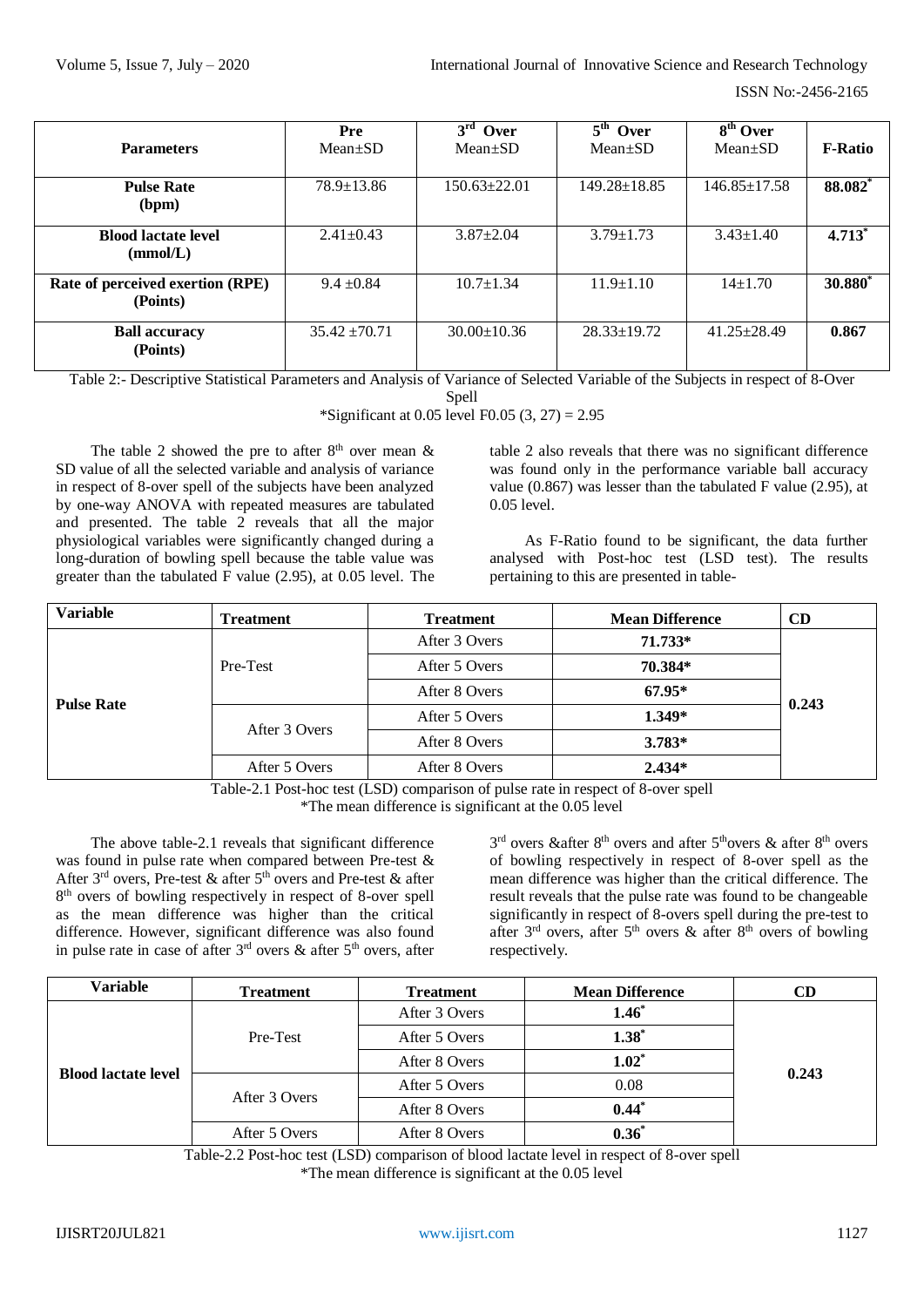The above table reveals that significant difference was found in blood lactate when compared among Pre-test & After  $3<sup>rd</sup>$  overs, Pre-test & after  $5<sup>th</sup>$  overs and Pre-test & after 8 th overs of bowling in respect of 8-over spell as the mean difference was higher than the critical difference. However, significant difference also found in blood lactate in case of after 3rd overs & after 8th overs, and after 5th overs &after 8th overs of bowling respectively in respect of 8-over spell. Further there was no significant difference was found in

blood lactate in case of after  $3<sup>rd</sup>$  overs & after  $5<sup>th</sup>$  overs of bowling in respect of 8-over spell as the mean difference was lesser than the critical difference. The result reveals that the blood lactate was found to be changeable during the Pretest & After  $3<sup>rd</sup>$  overs, Pre-test & after  $5<sup>th</sup>$  overs and Pre-test & after  $8<sup>th</sup>$  overs and after  $3<sup>rd</sup>$  overs & after  $8<sup>th</sup>$  overs, and After  $5<sup>th</sup>$  overs & After  $8<sup>th</sup>$  overs of bowling respectively when compared to the after  $3<sup>rd</sup>$  overs to after  $5<sup>th</sup>$  overs of bowling in respect of 8-overs spell.

| Variable                                             | <b>Treatment</b>               | <b>Treatment</b> | <b>Mean Difference</b> | CD    |  |
|------------------------------------------------------|--------------------------------|------------------|------------------------|-------|--|
| <b>Rate of Perceived</b><br><b>Exertion</b><br>(RPE) |                                | After 3 Overs    | $1.3*$                 |       |  |
|                                                      | Pre-Test                       | After 5 Overs    | $2.5*$                 |       |  |
|                                                      |                                | After 8 Overs    | $4.6*$                 |       |  |
|                                                      | After 3 Overs<br>After 5 Overs | After 5 Overs    | $1.2*$                 | 0.243 |  |
|                                                      |                                | After 8 Overs    | $3.3*$                 |       |  |
|                                                      |                                | After 8 Overs    | $2.1*$                 |       |  |

Table-2.3 Post-hoc test (LSD) comparison of RPE in respect of 8-over spell \*The mean difference is significant at the 0.05 level

The above table reveals that significant difference was found in RPE when compared among Pre-test & After 3rd overs, Pre-test & after  $5<sup>th</sup>$  overs, Pre-test & after  $8<sup>th</sup>$  overs and After  $3<sup>rd</sup>$  overs & after  $5<sup>th</sup>$  overs, after  $3<sup>rd</sup>$  overs &  $8<sup>th</sup>$ overs and After  $5<sup>th</sup>$  overs &  $8<sup>th</sup>$  overs of bowling respectively in respect of 8-over spell as the mean difference was higher than the critical difference. The result reveals that the RPE was found to be changeable significantly in respect of 8 overs spell during the pre-test to after  $3<sup>rd</sup>$  overs, after  $5<sup>th</sup>$ overs  $\&$  after  $8<sup>th</sup>$  overs of bowling respectively.

# **IV. DISCUSSION**

The purpose of this study was to find out the effect of continuous bowling spell on physical and physiological performance in pace bowling and also to find out how many over a district level pace bowler can bowl at a stretch in practice session. The main findings showed that: (i) Significant difference were found in physiological variables during a long-duration of bowling spell (ii) No significant difference was found on bowling Performance variable ball accuracy during the 8-over spell on cricket pace bowling performance.

## *Pulse Rate*

The finding shows that pulse rate was significantly raised from first over to 3rd overs compared to the reference pulse rate measured at the start of the bowling protocol and significantly decreased after third over to eighth over. This result of the present study is corroborated with the findings of Noakes TD and Durandt JJ. (2000) found that the intermittent increments, decrements of pulse rates are sustained for relatively short periods. The reasons may be due to rhythmical and economical run-up of the pace bowler and bowlers have enough time for recovery between each and every delivery to start the next delivery.

## *Blood Lactate*

In the present study, analysis of variance with repeated measures revealed that blood lactate concentrations shows significantly rapid increase prior to  $1<sup>st</sup>$ over to the  $3<sup>nd</sup>$ overs, from which point a steady state was reached that persisted until the end of the  $8<sup>th</sup>$ overs of bowling the reason may be due to maximal lactate steady state (MLSS) which seems to be a characteristic of prolonged bowling spell and is the result of a balance produced between lactate production and clearance processes consequently maintaining low blood lactate concentrations Billat VL, (2003). The result is corroborated with the findings of Faude O, Kindermann W, Meyer T (2009) where they stated that blood lactate increases exponentially or polynomially during incremental exercise.

#### *Rated Perceived Exertion (RPE)*

Further the result shows that the rate of perceived exertion (RPE) increases significantly during the eight over bowling spell and the result is corroborated with the findings of Helen C. et. al (2008) Garcin et al. (1998) where the authors stated that the increase in RPE is a linear function of exercise duration suggests that the rate of increase in RPE is set early on in the exercise bout in a feedforward manner. Further the perceptual markers as inferred via RPE indicated 'very light to fairly light' levels and final RPE was represents a rating of 'somewhat hard' this seems to indicate that although there was no metabolic stress and the RPE of the study participants still feels able to continue the bowling spell.